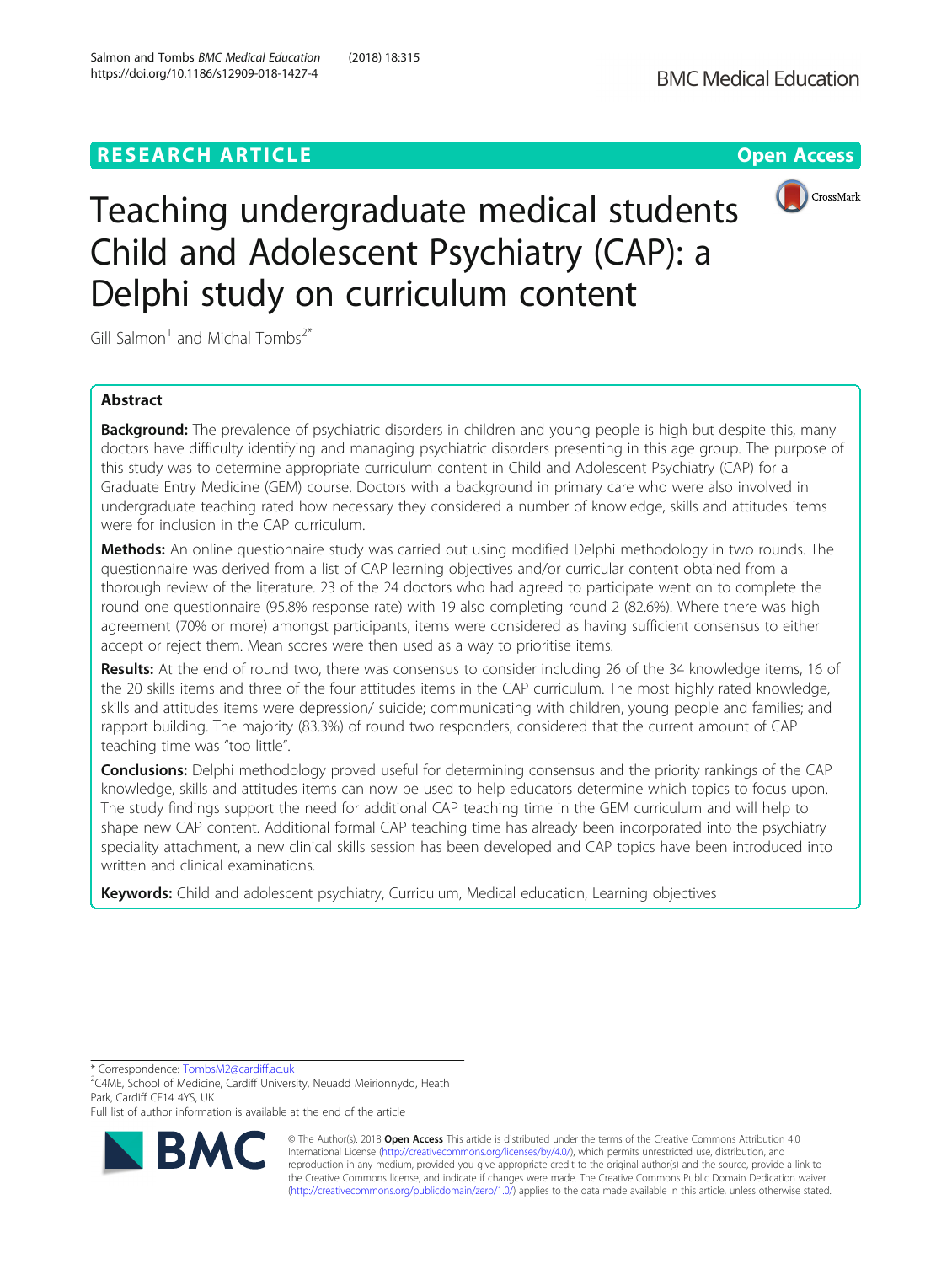# Background

It has been shown that the prevalence of psychiatric disorders in Children and Young People (CYP) is high, for example 8% of girls and 11% of boys aged 5-15 years in one large UK study [\[1](#page-8-0)]. Of note, whilst only a quarter of the CYP in that study with a psychiatric disorder had been seen in a specialist health service in the previous year, nearly a half had had contact with their General Practitioner (GP) and they were also more likely than children with no disorder to present in other health settings such as Accident and Emergency or outpatient departments  $[1]$  $[1]$ . It is therefore concerning that GPs as well as other specialists e.g. paediatricians, have been reported to have difficulty identifying and managing psychiatric disorders presenting in CYP  $[2-4]$  $[2-4]$  $[2-4]$  and that newly qualified GPs feel unprepared, particularly in relation to CAP [\[5\]](#page-8-0). Is has been suggested that the care of CYP with psychiatric problems could be improved by adapting undergraduate education to reflect the future needs of doctors working in primary care [\[6\]](#page-8-0). These findings support the need for all medical students to have a foundation in Child and Adolescent Psychiatry (CAP) regardless of their future career choices [\[7](#page-8-0), [8](#page-8-0)].

A number of studies have been conducted over the years in the UK [[9](#page-8-0), [10](#page-8-0)], Europe [[11,](#page-8-0) [12](#page-8-0)], Australia [\[13](#page-8-0)], and USA and Canada [\[14](#page-8-0)–[16\]](#page-8-0), examining CAP teaching offered to undergraduate medical students. Despite this, there is still no clear consensus on the optimum number of hours CAP teaching that medical students may require before they graduate nor which topics should be taught [\[17](#page-8-0)]. What these studies do have in common however is that many recommend that the undergraduate CAP curriculum should be made more relevant to students given the majority are not planning to become psychiatrists. One UK study, for example, has shown that nearly 25% of medical students are considering general practice as a career  $[18]$  $[18]$  $[18]$ . This may increase to 50% in the future given recent political pressures in the UK to increase the numbers of students going into primary care [\[19\]](#page-8-0). Similar conclusions are also made in a CAP curriculum review in a Canadian medical school [[20\]](#page-8-0) as well in several other studies examining which topics should be included in a CAP curriculum [\[6](#page-8-0), [13](#page-8-0), [21\]](#page-8-0).

Studies of undergraduate curriculum content in other specialties e.g. urology [\[22,](#page-8-0) [23](#page-8-0)] as well as psoriasis and psychiatry [[24](#page-8-0)–[26\]](#page-8-0) have also concluded that the teaching offered to medical students needs to equip them with the knowledge and skills required in primary care careers. The authors of these studies have sought the opinions of non specialists, taking the view that they are in a better position than specialists to know what should be included in an undergraduate medical curriculum. These findings informed the aims and methodology of this study, which used Delphi methodology to determine what a panel of non specialists thought should be included in an undergraduate CAP curriculum to address the lack of consensus in this area. The study took place at a time when the undergraduate medical curriculum as a whole in the Swansea Graduate Entry Medical (GEM) School was under review. This provided an opportunity to reflect upon the CAP curriculum and to explore the educational needs of GEM students in relation to Child and Adolescent Psychiatry (CAP). The findings informed decision making around teaching content and were used to influence decisions about future CAP teaching and curriculum at the School. The aim of the study was therefore to develop consensus among doctors with a background in primary care who were also involved in undergraduate teaching as to how necessary they considered a number of knowledge, skills and attitudes items were for inclusion in the CAP curriculum.

## Methods

The Delphi technique enables the views of people, who are considered to be experts in their field, to be sought and combined without them having to meet. Rather than a simple survey, it could be seen as a virtual meeting or a process of group decision making [[27](#page-8-0), [28\]](#page-8-0). It has been shown repeatedly that if expert judgment is required to answer questions, then the averages obtained from a group decision making process such as the Delphi are superior to those obtained from individuals [\[27](#page-8-0)].

Delphi methodology has been used to determine consensus on educational needs and curriculum planning in a range of healthcare environments both at postgraduate [[29,](#page-8-0) [30](#page-8-0)] and undergraduate level [[24,](#page-8-0) [26](#page-8-0), [31,](#page-8-0) [32](#page-8-0)]. It is common place, and acceptable practice, to use a modified version of the Delphi technique whereby the questionnaire that is developed for circulation to the participants is based on a list of issues obtained from a thorough review of the literature. This 'confirmatory' approach to round one was used by Alahlafi and Burge in their modified Delphi study, which aimed to identify suitable content for an undergraduate psoriasis curriculum [[24](#page-8-0)] and Walley and Webb [\[32\]](#page-8-0) in their modified Delphi study aiming to develop a core undergraduate curriculum in clinical pharmacology and therapeutics and is the one taken in this study. A questionnaire was developed based on a literature review using key words and phrases including: medical students/ medical education/ curriculum/ college/ students/ child and adolescent psychiatry/child psychiatry and adolescent psychiatry. Databases searched included: PsychInfo (363); Embase (81); Ovid Medline (31); and PubMed (175). Against each database, the number of potentially relevant papers generated by the search is shown. Relevant papers found were also searched in order to identify additional studies. The final questionnaire was derived from an analysis of 22 relevant papers.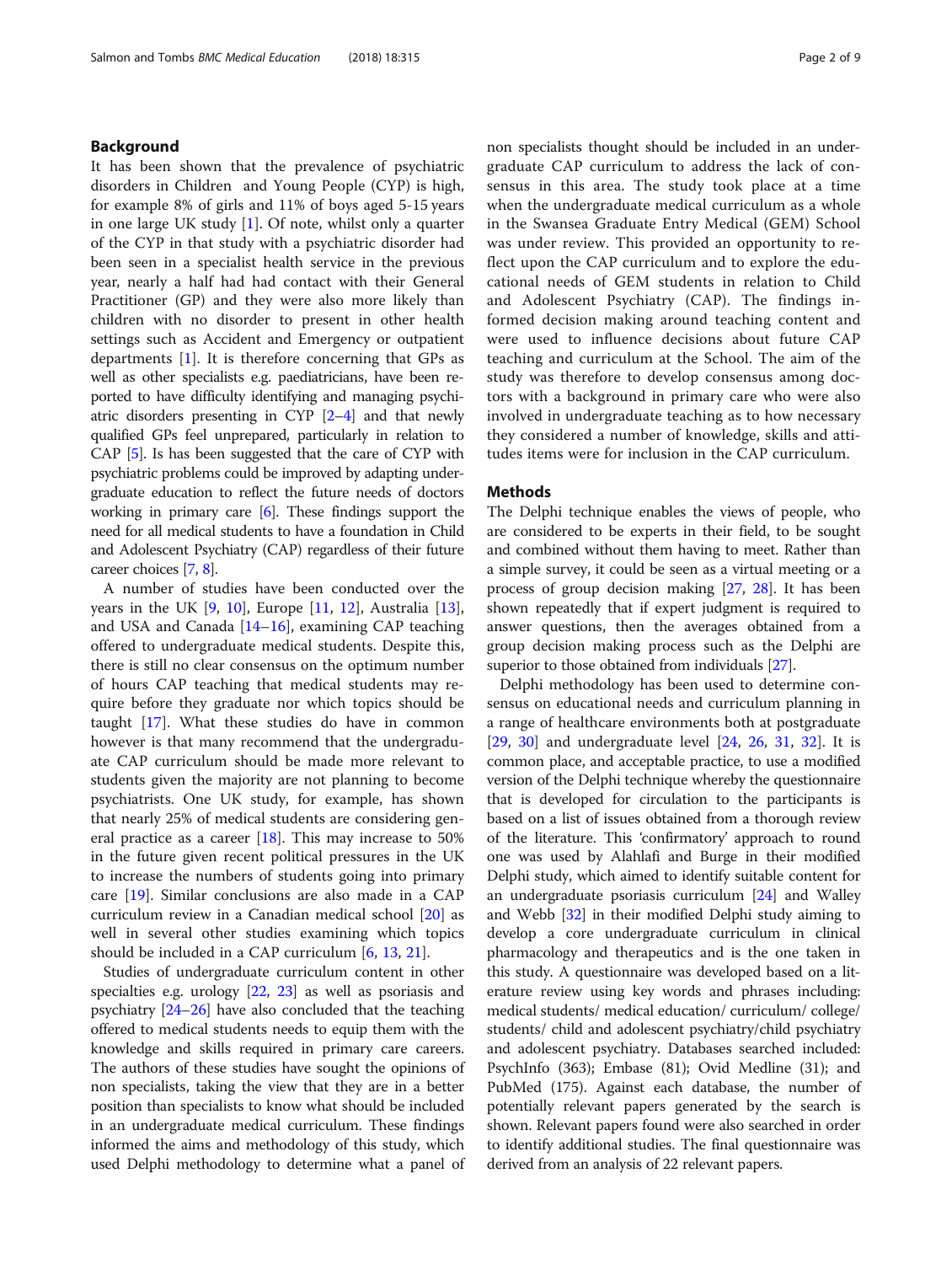CAP learning objectives and/or curricular content identified from these papers were listed under the categories of knowledge, skills and attitudes. A pilot questionnaire was developed that included 33 knowledge (e.g. conduct disorders, psychotic disorders, medication), 20 skills (e.g. interviewing CYP, assessing mental state) and four attitudes items (e.g. building rapport). Participants were asked to rate their view of how necessary they considered the item to be for inclusion on an undergraduate CAP curriculum using a 5-point likert-type scale (i.e.  $1 =$  unnecessary,  $2 =$  unimportant,  $3 =$  worth considering,  $4 =$  important,  $5 =$  definitely necessary). Participants were also asked whether they thought the current amount of formal CAP teaching on the course (estimated at less than 6 h) was "too much", "about right" or "too little". Participants were invited to make free text comments in a space after each item and were also asked an additional open ended question at the end of the survey "Please list any additional knowledge, skills and attitudes which you think should be included on an undergraduate medical curriculum for child and adolescent psychiatry in the space below".

Bristol Online Survey (BOS) was chosen to host the Delphi questionnaire as this offered many advantages including: speed of data collection and analysis; lower cost; data held securely; better quality data collection as well as being able to be in direct communication with participants [\[33](#page-8-0)] and it has already been used in modified Delphi studies relating to health care [\[34](#page-8-0), [35](#page-8-0)]. Seven participants agreed to take part in the pilot study and completed the pilot questionnaire. As a result of feedback, the wording of the instructions at the start of the online survey was altered slightly for the round one and round two surveys to "please feel free to make any additional comments you would like to make in the free text space adjacent to each item. You can also use this space if you have suggestions for rewording the question if you think it is unclear or if you wish to make additional comments e.g. about why you chose this rating of priority".

After the pilot study, there was a 'recruitment round' whereby 79 potential participants including 67 GPs offering Community Based Learning (CBL) placements and 12 doctors working within the medical school, were approached with an email of invitation and Participant Information Sheet, which informed that the Delphi study was being conducted to gain a consensus on potential learning objectives for GEM students in CAP as perceived by non psychiatrists. Participants were also made aware that the study results would form part of a wider educational needs assessment for undergraduate teaching in CAP, a summary of which would be made available to the GEM School in Swansea. The inclusion criteria for the study were: GP by training; clinically working (or have worked) in a setting where CYP are regularly seen; scope of work involves undergraduate medical education; willing to participate.

Twenty-four agreed to participate, comprising 15 GPs offering CBL placements and nine doctors working in the medical school (i.e. 30.4% take up rate). These were sent an email with a link to the BOS questionnaire. Reminder emails were sent after approximately 10 days to those who had not responded, with a further reminder a few days before the survey closed (three weeks after opening). Twenty three of the 24, completed the round one online questionnaire (95.8% response rate) of whom 13 were male and 10 were female. Their mean age was 46.35 years (standard deviation = 9.51) with a mean number of years post qualification of 22 (standard deviation  $= 8.85$ ).

An additional knowledge question about CAP self-help books and resources was proposed by two of the participants in round one and was added to the round two questionnaire before a link was then sent by email to the 23 responders. Participants were also given information about each item's rating in the first round i.e. the percentage of participants who had scored each item as either "important" or "definitely necessary" to be included in the CAP curriculum. Participants were then asked to re-rate each item. Reminders were sent out by email after 10 days and again three days before the round two survey closed (three weeks after starting).

# Results

Consensus was considered to have been achieved to place an item on the CAP curriculum after round two if at least 70% of participants rated it as 'important' or 'definitely necessary'. Consensus not to place an item on the CAP curriculum was considered to have been achieved if at least 70% of participants rated the item as as 'unnecessary' or 'unimportant' [\[34](#page-8-0)]. Given the number of items and pressure on available curriculum time, a statistical approach was then used to determine which of the CAP topics considered "important" or "definitely necessary" should be prioritised for inclusion in the CAP curriculum. This was based on mean scores and standard deviations calculated using Excel after the second round questionnaire [[6\]](#page-8-0).

#### Amount of CAP teaching time

Sixteen of the round one Delphi respondents (69.6%) thought that the current amount of formal CAP teaching time was "too little" and seven (30.4%) responded it was "about right". This compares with 15 of the round two respondents (83.3%) who thought that the current amount of formal CAP teaching time was "too little" and three (16.7%) who responded it was "about right". In both rounds, no participants thought it was "too much". Textual comments provided by participants such as "I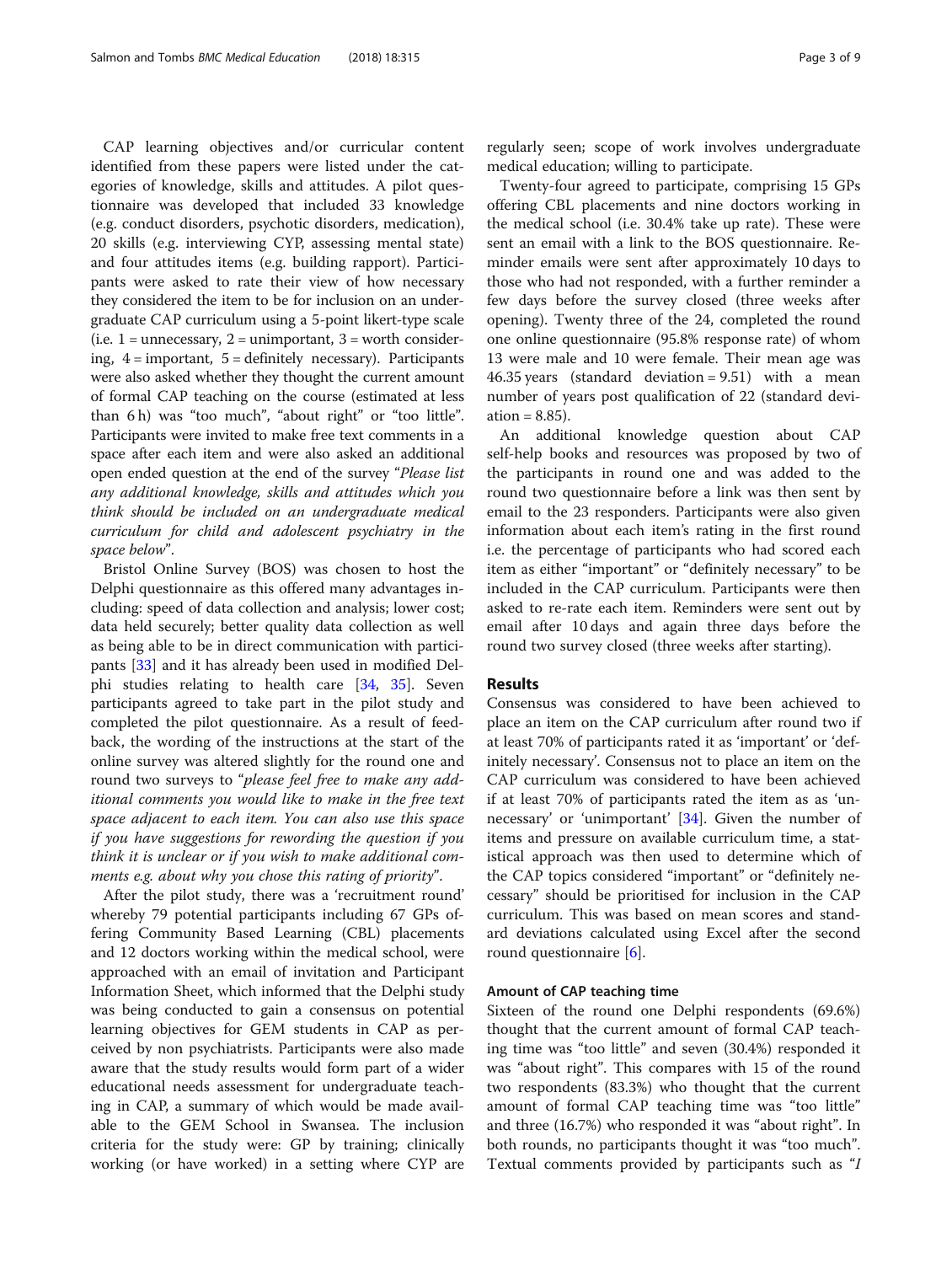with regards to current teaching of CAP.

# CAP knowledge

At the end of both rounds, consensus had been reached for 26 of the knowledge items to be included in the CAP curriculum (see Table [1](#page-4-0)). Participants provided free text comments that demonstrate the significance of CAP in their role as GPs. One participant commented, "Child and adolescent psychiatry forms a significant part of the workload of a GP. Learning to accurately assess, diagnose and appropriately manage conditions in primary care is important". The extent to which GPs felt that CAP is an important knowledge area was reflected in more specific comments to conditions such as depression "very common in GP" and "Underdiagnosed and a cause of significant harm to patients and their families"; and for anxiety disorders "Such a common confounding presentation in GP".

As can be seen in Table [1,](#page-4-0) eight knowledge items did not reach the required statistical level for consensus. For these items, textual comments revealed that some participants did perceive certain areas to be important for the work of a GP. For example, for regulatory disorders during infancy participants commented that it is "Very common and a real issue with parents" and "Often managed by the health visitor but GPs need to have knowledge and be able to diagnose the serious from the normal". Similarly, for tic disorders participants commented that "GPs commonly see tics and aside from major tic disorders, the local provision of specialist services is patchy" and "GPs need to be more aware. Diagnosis is relatively easy and it will be managed in secondary care". Another knowledge items that did not reach consensus was psychogenic abdominal pain. Again, textual comments suggested that some participants perceived it to be important commenting "Also very common in GP" and "The GP will often have patients with this problem and by being taught how to manage it properly it will reduce referrals and improve diagnosis in general practice".

The top ten ranked CAP knowledge items based on their mean score in round two were as follows: depression and suicide; sexual abuse; physical abuse; normal social, cognitive and emotional child and adolescent development; eating disorders; non suicidal self-harm; anxiety disorders; bullying /cyberbullying; adolescent substance misuse and overweight/obesity.

# CAP skills

At the end of both rounds consensus had been reached for 16 of the 20 skills items (see Table [2](#page-5-0)). Free text comments provided additional insights into what it is that GPs perceive to be of particular importance and why. For example, one participant commented, "We are increasingly seeing child and adolescent issues in general practice. As we are the first port of call, these skills need to be present and not just in a specialist service". This was further reinforced with comments made to more specific skills such as interviewing parents about their children and taking a CAP history "I cannot remember learning how to do this in medical school. All that I have learnt is through self directed learning or through experience".

Examination of textual comments made to the four items for which there was no consensus suggest that some participants did not feel they have the time or resources to provide a service. For example, in response to the item on delivering basic/supportive psychotherapy, participants wrote "Scope for GPs to deliver this is limited" and "More secondary care -we only get 10 minutes!!!!". Indeed, textual comments suggested that some participants perceived the role of the GP to be one of signposting, and this was reflected in responses made to making a referral to specialist CAMHS and explaining the process to children and families. Participants wrote "Maybe comes more with experience as opposed to needing early training". Similarly, for the item on starting and monitoring medication for child and adolescent mental health disorders participants commented "I do not think that GPs should be starting medication for psychiatric problems in children, only under the supervision of a specialist" and "That really is secondary care, a more specialist role".

The top ten ranked CAP skills items based on their mean mean score in round two were as follows: communicate with CYP and families in a developmentally appropriate way; assess suicidality; assess suspected sexual/ physical abuse; interview parents and take a CAP history; assess mental state in CYP; interview children; interview adolescents; differentiate between normal and pathological behaviour in CYP; make a formulation and consider differential diagnoses and treatment; and recognize and assess common child or adolescent mental health problems.

# CAP attitudes

At the end of round one, consensus had been reached for all four of the attitudes items to be included in the CAP curriculum (see Table [3](#page-6-0)). This had reduced by the end of round two, to three.

# **Discussion**

The purpose of the study was to determine appropriate content for an undergraduate Child and Adolescent Psychiatry (CAP) Curriculum in Swansea Graduate Entry Medical (GEM) School. Doctors with a GP background who were also involved in undergraduate teaching were asked to participate in a modified Delphi Study as they were considered to be in the best position to know which CAP topics should be included.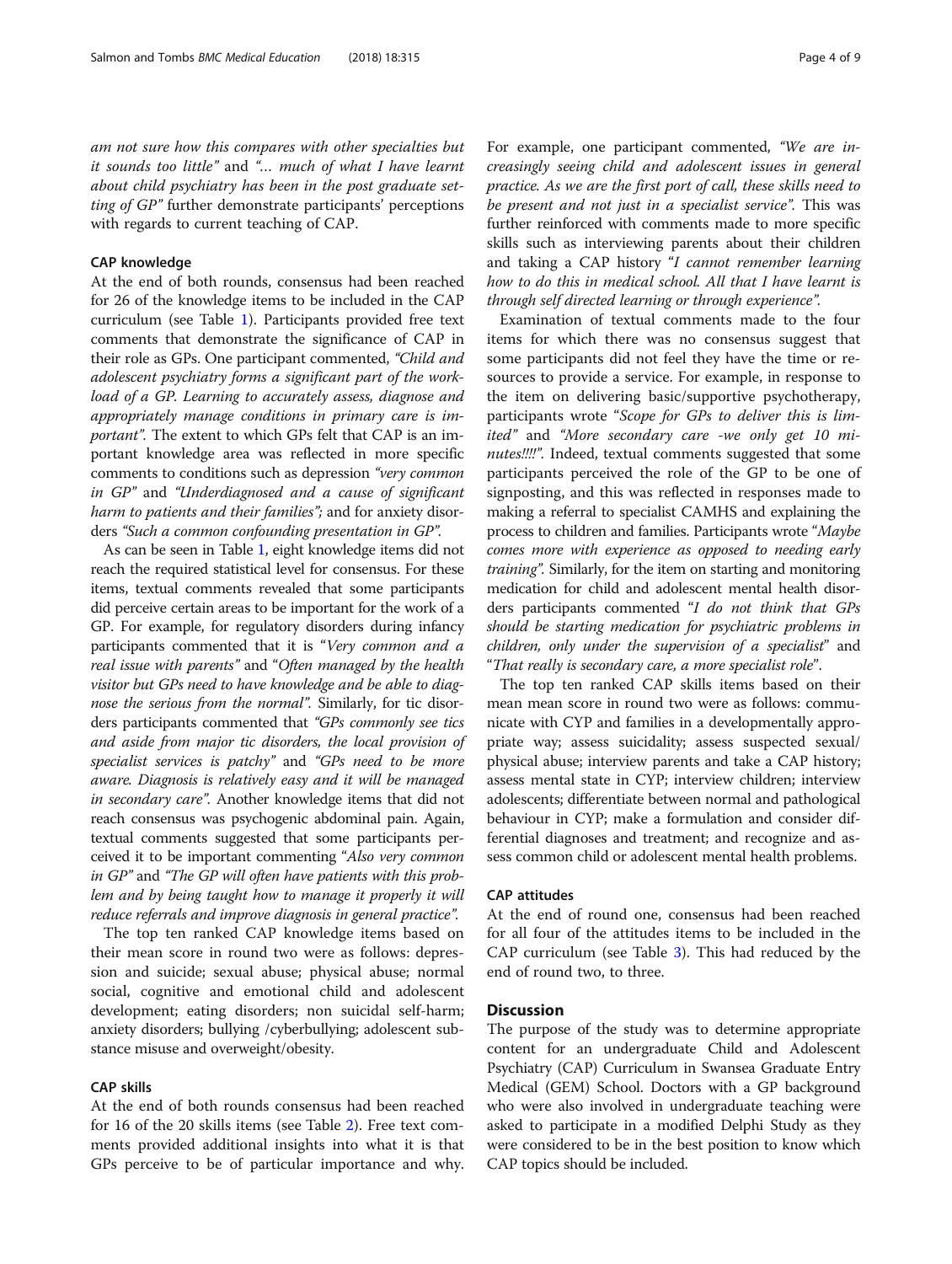| Rank after R2 based<br>On mean score | Knowledge items                                                                                                                        | % scoring "important" or "definitely<br>necessary" |                | Mean after R2 | Std Dev R2 |
|--------------------------------------|----------------------------------------------------------------------------------------------------------------------------------------|----------------------------------------------------|----------------|---------------|------------|
|                                      |                                                                                                                                        | R1                                                 | R <sub>2</sub> |               |            |
| 1                                    | Depression and suicide                                                                                                                 | 96%                                                | 100%           | 4.95          | .23        |
| 2                                    | Sexual abuse                                                                                                                           | 96%                                                | 100%           | 4.89          | .32        |
| 3                                    | Physical abuse                                                                                                                         | 95%                                                | 100%           | 4.84          | .37        |
| $\overline{4}$                       | Normal emotional, social, and cognitive<br>development                                                                                 | 96%                                                | 100%           | 4.79          | .42        |
| 5                                    | Eating disorders                                                                                                                       | 100%                                               | 100%           | 4.74          | .45        |
| 6                                    | Non suicidal self harm                                                                                                                 | 91%                                                | 100%           | 4.68          | .48        |
| 7                                    | Anxiety disorders                                                                                                                      | 87%                                                | 100%           | 4.58          | .51        |
| 8                                    | Bullying/cyberbullying                                                                                                                 | 95%                                                | 95%            | 4.53          | .61        |
| 9                                    | Substance misuse                                                                                                                       | 83%                                                | 100%           | 4.47          | .51        |
| 10                                   | Overweight/obesity                                                                                                                     | 77%                                                | 90%            | 4.42          | .69        |
| 11                                   | Family interactions and their relevance                                                                                                | 83%                                                | 95%            | 4.42          | .61        |
| 12                                   | Psychotic Disorders/schizophrenia                                                                                                      | 83%                                                | 95%            | 4.37          | .60        |
| 13                                   | <b>ADHD</b>                                                                                                                            | 91%                                                | 95%            | 4.32          | .58        |
| 14                                   | Autism Spectrum Disorders                                                                                                              | 87%                                                | 100%           | 4.32          | .48        |
| 15                                   | The effects of mentally and physically ill<br>parents on children                                                                      | 87%                                                | 95%            | 4.32          | .58        |
| 16                                   | The impact of a child's illness on the family                                                                                          | 74%                                                | 95%            | 4.32          | .58        |
| 17                                   | The emotional problems of physically ill children                                                                                      | 87%                                                | 95%            | 4.32          | .58        |
| 18                                   | The interaction between psychosocial and physical<br>factors in paediatric disease                                                     | 83%                                                | 90%            | 4.32          | .67        |
| 19                                   | Which psychological problems in CYP can be managed<br>by primary care/other agencies and which to refer to<br>specialist CAMHS         | 83%                                                | 79%            | 4.32          | .82        |
| 20                                   | The range of services available to help CYP with mental<br>health problems                                                             | 77%                                                | 90%            | 4.26          | .65        |
| 21                                   | Medications used to treat common disorders such as<br>ADHD and depression                                                              | 78%                                                | 89%            | 4.22          | .65        |
| 22                                   | Diagnosis of learning difficulties                                                                                                     | 70%                                                | 84%            | 4.21          | .71        |
| 23                                   | Parenting issues e.g. separation, divorce, abuse                                                                                       | 83%                                                | 95%            | 4.21          | .54        |
| 24                                   | The treatment options available for CYP with psychiatric<br>disorders                                                                  | 83%                                                | 95%            | 4.16          | .50        |
| 25                                   | How to refer to specialist CAMHS                                                                                                       | 70%                                                | 79%            | 4.00          | .82        |
| 26                                   | Predisposing, precipitating and maintaining factors<br>that influencing aetiology, course or compliance<br>with treatment of disorders | 74%                                                | 74%            | 3.89          | .66        |
| 27                                   | Psychogenic abdominal pain                                                                                                             | 63%                                                | 58%            | 3.79          | .79        |
| 28                                   | Self help books/resources about CYP'S mental<br>health to recommend                                                                    | $n/a$ new Q for R2                                 | 63%            | 3.79          | 1.13       |
| 29                                   | Somatoform disorders                                                                                                                   | 52%                                                | 53%            | 3.63          | .96        |
| 30                                   | School refusal                                                                                                                         | 48%                                                | 42%            | 3.53          | .70        |
| 31                                   | Conduct disorders                                                                                                                      | 61%                                                | 47%            | 3.42          | .90        |
| 32                                   | Infant regulatory disorders e.g. excess crying, feeding<br>and sleeping difficulties                                                   | 44%                                                | 37%            | 3.42          | .90        |
| 33                                   | Attachment disorders                                                                                                                   | 52%                                                | 32%            | 3.37          | .76        |
| 34                                   | Tic disorders                                                                                                                          | 43%                                                | 37%            | 3.11          | .99        |

# <span id="page-4-0"></span>Table 1 CAP knowledge to be included on GEM curriculum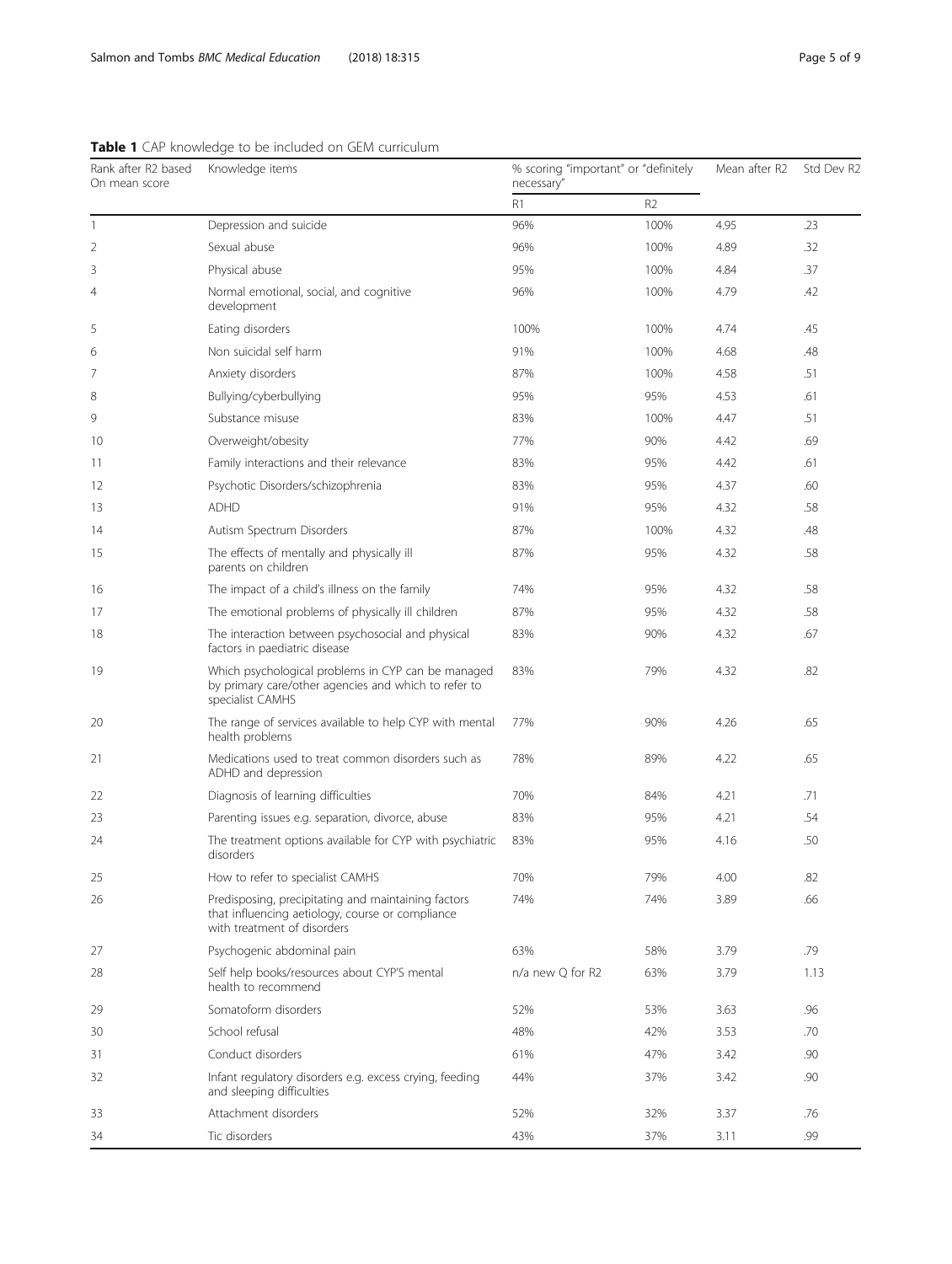| Rank<br>R <sub>2</sub> | Skill items                                                                                              | % scoring "important" or "definitely necessary" |                | Mean | SD <sub>R2</sub> |
|------------------------|----------------------------------------------------------------------------------------------------------|-------------------------------------------------|----------------|------|------------------|
|                        |                                                                                                          | R1                                              | R <sub>2</sub> |      |                  |
| 1                      | Communicate with CYP/ families<br>in a developmentally appropriate<br>way                                | 96%                                             | 100%           | 4.84 | .37              |
| $\overline{2}$         | Assess suicidality                                                                                       | 100%                                            | 100%           | 4.84 | .37              |
| 3                      | Assess suspected sexual/physical<br>abuse                                                                | 100%                                            | 100%           | 4.79 |                  |
| $\overline{4}$         | Interview parents and take<br>a Child and Adolescent<br>Psychiatric history                              | 96%                                             | 95%<br>4.68    |      | .58              |
| 5                      | Assess mental state in CYP                                                                               | 96%                                             | 100%           | 4.68 | .48              |
| 6                      | Interview children                                                                                       | 100%                                            | 95%            | 4.63 | .60              |
| $\overline{7}$         | Interview adolescents                                                                                    | 100%                                            | 95%            | 4.63 | .60              |
| 8                      | Differentiate between normal<br>and pathological behaviour<br>in CYP                                     | 96%                                             | 95%            | 4.61 | .61              |
| 9                      | Make a formulation, consider<br>differential diagnoses and<br>treatment                                  | 96%                                             | 95%            | 4.58 | .61              |
| 10                     | Recognize/assess common<br>mental health problems<br>in CYP                                              | 87%                                             | 95%            | 4.47 | .61              |
| 11                     | Interview families                                                                                       | 83%                                             | 90%            | 4.32 | .67              |
| 12                     | Break bad news                                                                                           | 77%                                             | 89%            | 4.28 | .67              |
| 13                     | Manage agitated patients                                                                                 | 78%                                             | 79%            | 4.11 | .74              |
| 14                     | Manage common behaviour<br>problems                                                                      | 78%                                             | 83%            | 4.06 | .80              |
| 15                     | Accurately screen CYP for<br>mental health problems                                                      | 83%                                             | 74%            | 3.95 |                  |
| 16                     | Recognize factors that may<br>be influencing the presentation,<br>course or compliance with<br>treatment | 83%                                             | 84%            | 3.95 | .52              |
| 17                     | Make a referral to specialist<br>CAMHS/explain CYP and<br>families                                       | 61%                                             | 53%<br>3.63    |      | 1.12             |
| 18                     | Monitor medication in<br>accordance with evidence<br>based quidelines                                    | 57%                                             | 37%<br>3.11    |      | .99              |
| 19                     | Deliver basic/supportive<br>psychotherapy                                                                | 44%                                             | 32%            | 3.05 | .97              |
| 20                     | Start medication in accordance<br>with evidence based guidance                                           | 51%                                             | 21%            | 2.89 | .94              |

# <span id="page-5-0"></span>Table 2 CAP skills to be included on GEM curriculum

Participants in the Delphi study considered that the total time currently teaching CAP topics in Swansea GEM School is too little. This is unsurprising given the current allocated CAP teaching time is considerably lower than the average of 20 h CAP teaching time reported in surveys of other medical schools in the UK [[10\]](#page-8-0) and in Europe, Australasia and North America [\[17](#page-8-0)]. Given that CYP commonly experience psychiatric disorders [[1\]](#page-8-0), and the increased availability of effective interventions [\[36](#page-8-0)], Sawyer et al. [\[17\]](#page-8-0) recommend that "higher priority to be given to child and adolescent psychiatry teaching in medical schools to reflect the size of the public health problem posed by child and adolescent mental disorders in many communities" (p145).

At the end of round two, there was consensus to consider including 26 knowledge, 16 skills and three attitudes items in the new CAP curriculum. For the items where no consensus was achieved, free text comments made by respondents were examined to make a final decision on whether to consider including the item in the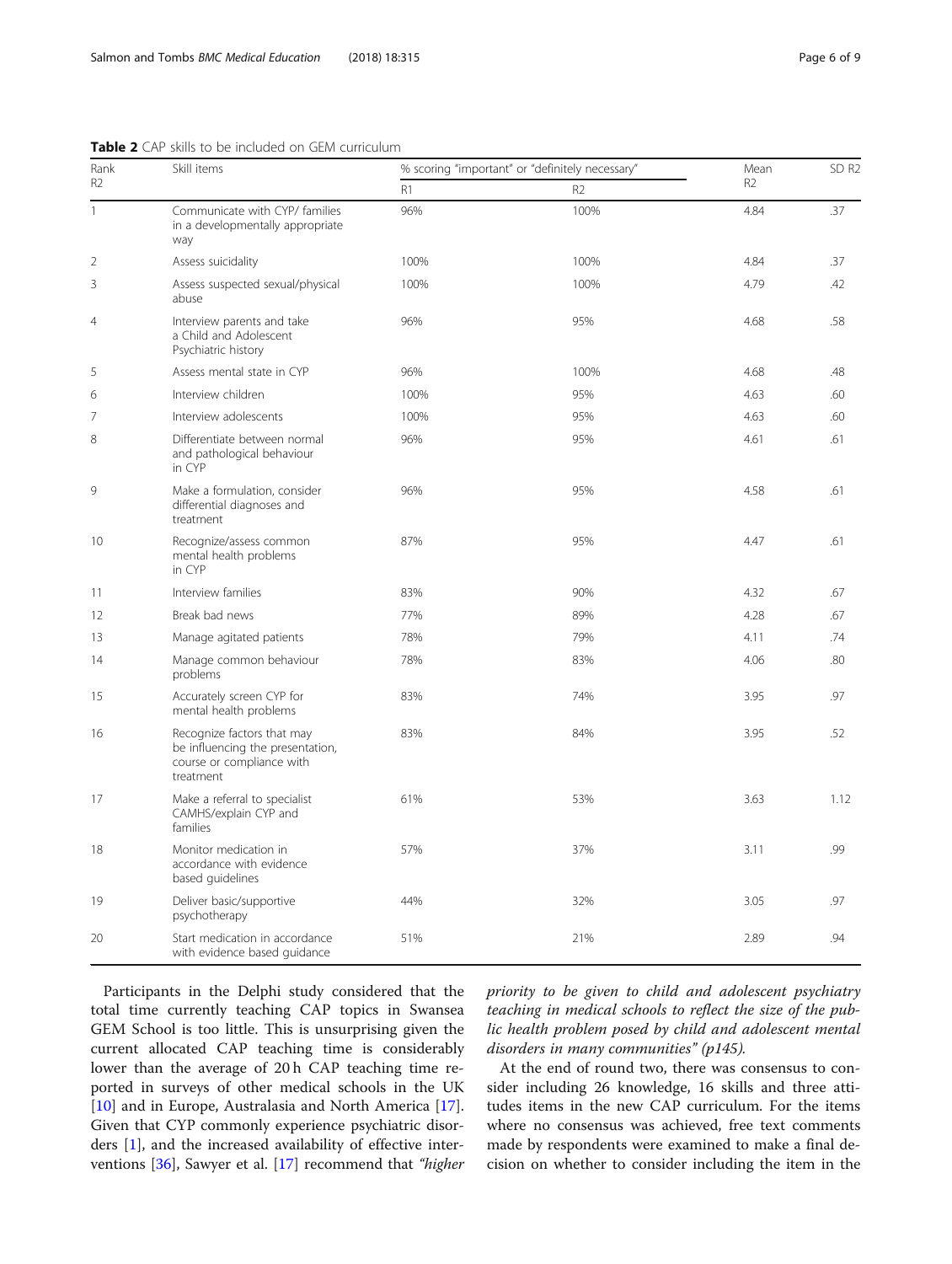| Rank R <sub>2</sub> | Skill items                                                                                                               |     | % scoring 'important' or<br>'definitely necessary' |      | SD <sub>R2</sub> |
|---------------------|---------------------------------------------------------------------------------------------------------------------------|-----|----------------------------------------------------|------|------------------|
|                     |                                                                                                                           | R1  | R <sub>2</sub>                                     |      |                  |
|                     | Vary the style of communication skills used in order<br>to develop a rapport with a child/family                          | 91% | 95%                                                | 4.63 | .60              |
| $\overline{2}$      | Recognise that social and psychological factors<br>interact/affect emotional/ physical development                        | 87% | 100%                                               | 4.37 | .50              |
| 3                   | Consider and assess for psychological factors<br>regardless of the nature of CYP's illness given<br>their high prevalence | 70% | 74%                                                | 3.95 |                  |
| 4                   | Promote awareness of the emotional needs of<br>CYP and families                                                           | 74% | 69%                                                | 3.79 | .63              |

<span id="page-6-0"></span>Table 3 CAP attitudes to be included on GEM curriculum

CAP curriculum [\[34\]](#page-8-0). For the eight CAP knowledge items for which there was no consensus to include or exclude, the free text comments made by respondents suggested that a further three of these i.e. psychogenic abdominal pain, regulatory disorders and tics were important and/or common problems encountered in primary care and should be retained for consideration. In contrast, for the four CAP skills items and one CAP attitude item for which there was no consensus to include or exclude, the free text comments made by respondents did not suggest that any of these items should be considered for inclusion in the curriculum. For these skills items, e.g. making a referral to specialist CAMHS, starting or monitoring psychotropic medication, and deliver basic/ supportive psychotherapy, the free text comments in the main cited lack of time in primary care or the item being in the domain of secondary care.

Mean scores in round two were then used to prioritize items. Three of the five highest ranking knowledge items i.e. depression (ranking first) and normal social, cognitive and emotional development and eating disorders (ranking fourth and fifth respectively) have also ranked highly in other studies [[6,](#page-8-0) [12,](#page-8-0) [13](#page-8-0)]. Emotional disorders including depression (ranking first) and anxiety (ranking seventh) have a prevalence rate of 5.6% in 11–15 year olds in the UK [[1\]](#page-8-0) This supports the priority rankings of these disorders in this study. In one large UK study, it was reported that nearly half of the CYP with a mental disorder had seen been seen in primary care at some point during the previous year [\[1](#page-8-0)].

The five highest ranking skills were also similar to those found by other authors e.g. communicating with CYP and families in a developmentally appropriate way [[6,](#page-8-0) [11](#page-8-0), [21](#page-8-0), [37](#page-8-0)], assessing suicidality and mental state  $[6]$  $[6]$  $[6]$ ] and assessing/diagnosing child abuse [[21\]](#page-8-0). Other studies have also ranked 'clinical assessment'/ 'assessment of families'/and 'assessment of psychopathology' highly [\[11](#page-8-0)–[13](#page-8-0)].

Reassuringly, given that the prevalence of depression has been estimated to be 2–8% amongst adolescents [[38](#page-8-0)], the top ranked knowledge item in this study was 'depression

and suicide' and the second ranked skills item was 'assess suicidality'. Both were also seen as a priority in Sawyer et al's [[17\]](#page-8-0) review of undergraduate CAP teaching which states graduating medical students "must be able to have the ability to accurately assess and provide acute management for adolescents with depression and suicidal ideation" (p.144).

When considering low ranking CAP items in their study, Lempp et al. [[6](#page-8-0)] commented "against the background of the ongoing discussion of over-prescribing, risks and adverse effects of psychotropic prescriptions in children and adolescents (e.g. SSRI and suicidality), it is rather surprising that neither the item "starting psychopharmacology" nor "continuing/monitoring psychopharmacotherapy" was rated as *important" (p.447)*. Of interest, both of these items were also low ranking in this study, with free text comments suggesting this is seen as a specialist role.

The study findings supported the need for additional CAP teaching time in the GEM curriculum and have already shaped new CAP content. An example of this has been the introduction of a new clinical skills session focussing on interviewing a depressed adolescent using a simulated patient as well as the expansion of the CAP teaching for students on their psychiatric placement from a half day to a whole day. The study findings have also been disseminated to psychiatric and paediatric teaching colleagues as well as curriculum programme planners in the Swansea GEM programme to facilitate discussions as to how CAP teaching and topics can be integrated into the teaching arranged by other specialties. In addition, CAP topics have been introduced into written and clinical examinations [[10\]](#page-8-0).

Given the low number of CAP teaching hours currently offered, and the high number of knowledge, skills and attitudes items that Delphi participants in this study consider should be included in the curriculum, focussing on the rankings of items will help educators in Swansea GEM school prioritise what to include. Previous studies have shown that it is possible to make teaching seem more relevant to the majority of students by prioritising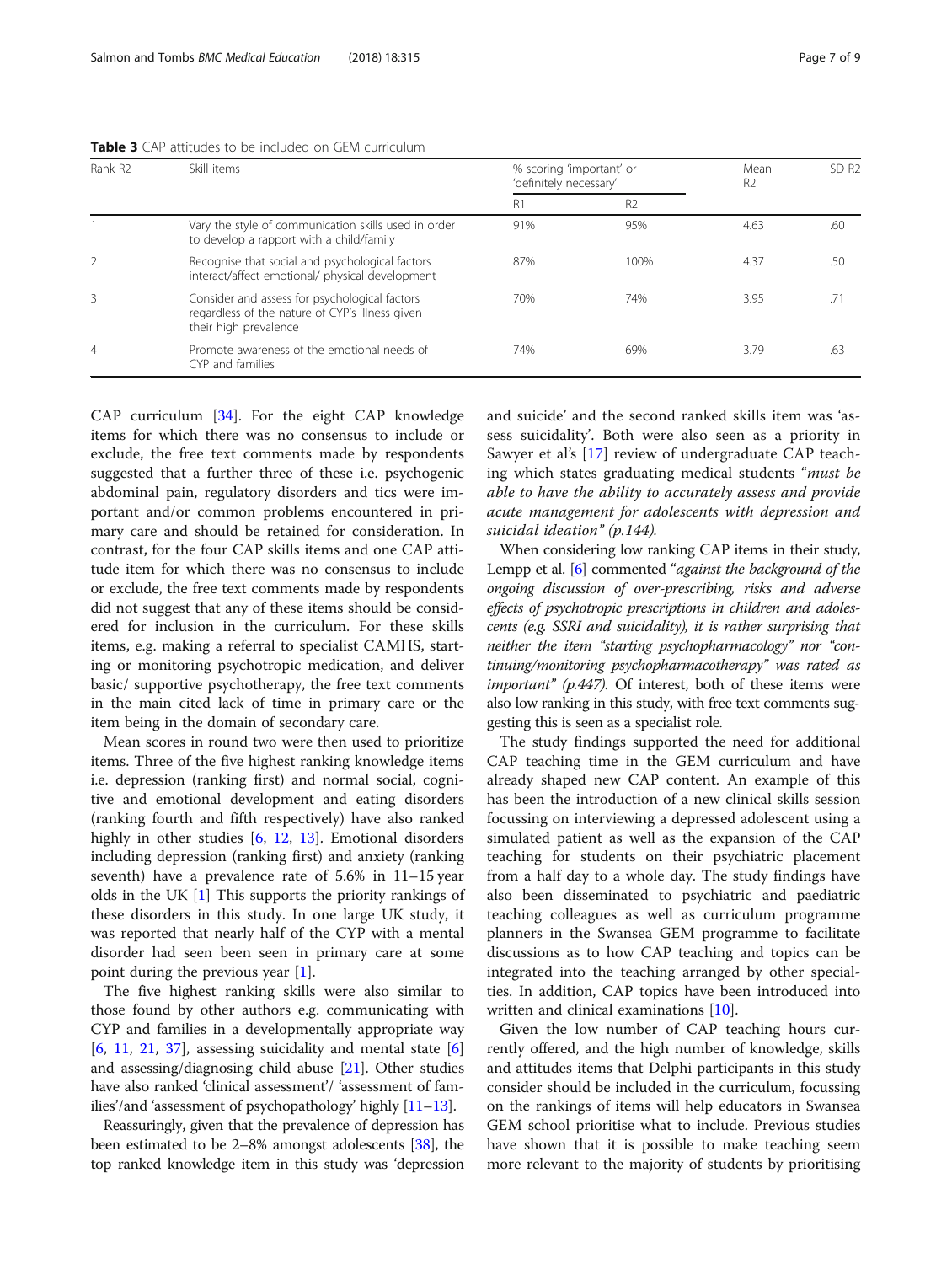common clinical presentations e.g. depression and ADHD, and focussing on the teaching of CAP skills and attitudes rather than CAP knowledge [[6,](#page-8-0) [21](#page-8-0), [37](#page-8-0)]. Greater collaboration between child and adolescent psychiatrists, psychiatrists and paediatricians [\[9,](#page-8-0) [15,](#page-8-0) [39](#page-8-0)] should also be considered, recognising there can be overlap as to which topics belong in which curriculum as e.g. safeguarding, depression and Autism Spectrum Disorders. Offering more CAP teaching in primary care settings is also worth considering [\[6\]](#page-8-0).

Modified Delphi methodology was appropriate to use to determine which CAP topics should be in the curriculum and which should be prioritised. Response rates were well above Sumsion's [\[40](#page-8-0)] recommended 70% required to maintain a Delphi study's rigour. The use of modified Delphi methodology avoided the need for a first round to 'explore' issues as well as having to have a questionnaire that was too brief, which other studies have found to be a limitation [\[12,](#page-8-0) [16](#page-8-0)]. Terminating after only two rounds of questionnaires reduced the risk of drop out  $[41, 42]$  $[41, 42]$  $[41, 42]$  $[41, 42]$  and by using an online survey such as BOS, the usually long Delphi process [[41](#page-8-0)] was speeded up considerably. Notably both of the statistical methods used yielded similar results.

Nevertheless, this study is not without some limitations and these should be recognised. Although measures were put into place to overcome the weakness of the survey approach and to mitigate potential bias, a more extensive qualitative round with subject experts to complement the literature review may have strengthened the study's findings. In addition, the Delphi participants all had a general practice background. A panel which included a more diverse selection of stakeholders, for example child and adolescent psychiatrists receiving referrals, might have added useful information and aided the translation of the results into the local setting. Additional insights may have been gained if, as well asking participants for their views about the amount of formal CAP teaching on the curriculum, those replying that it was "too little" had also been asked, what could be reduced to make room for more CAP. The version of the online tool (BOS) used did not allow for the feedback of textual data to participants which may have inhibited them from understanding each other's opinions. It is worth noting that the option to make free text comments was not taken up by many participants. Moreover, it is important to note that the study findings are limited by it being conducted in only one institution and therefore cannot be generalised to another context.

#### Conclusion

Despite the study's limitations, the findings provide some valuable insights at a local level which proved useful for CAP curriculum planning in Swansea and the methodology used recognises that most students will find themselves in primary care careers [[19\]](#page-8-0). Further research may be needed however before recommendations for national and international standards for CAP teaching can be developed [[6,](#page-8-0) [11,](#page-8-0) [13,](#page-8-0) [17\]](#page-8-0). This could involve a broader sample of stakeholders including patients as well as specialists and non specialists [\[24](#page-8-0)] and/or combining results from multiple medical schools.

#### Abbreviations

CAP: Child and Adolescent Psychiatry; CBL: Community Based Learning; CYP: Children and Young People; GP: General Practitioner

#### Acknowledgements

Not applicable.

#### Funding

Not applicable- None.

#### Availability of data and materials

The datasets generated and/or analysed during the current study are not publicly available due to Ethical restrictions set by Cardiff University but are available from the corresponding author on reasonable request. The round one Delphi questionnaire is available upon request from the corresponding author.

#### Authors' contributions

GS- substantially contributed to the research concept and design, acquired the data and analysed and interpreted it, drafted the manuscript, and approved its final publication and has agreed to be accountable for all aspects of the work in ensuring that questions related to the accuracy or integrity of any part of the work are appropriately investigated and resolved. MT- substantially contributed to the research concept and design, critically reviewed the manuscript for important intellectual content, approved its final publication and has agreed to be accountable for all aspects of the work in ensuring that questions related to the accuracy or integrity of any part of the work are appropriately investigated and resolved.

#### Ethics approval and consent to participate

The study was approved by the Cardiff University Postgraduate Medical and Dental Education Ethics committee and reciprocal approval was then granted by Swansea University. The study aims and design were discussed with the Head of Graduate Entry Medicine in the participating institution and permission was obtained to proceed. All participants in the Delphi study indicated their willingness to consent by responding to an email of invitation to participate and then completing an online consent form before proceeding with the Delphi questionnaire.

#### Consent for publication

Not applicable. Manuscript does not contain identifiable data from any individual person. The Head of Graduate Entry Medicine in Swansea was approached and agreed the institution to be named in this paper.

#### Competing interests

The authors declare that they have no competing financial interests. One of the authors (GS) is involved with the teaching of Child and Adolescent Psychiatry to undergraduate medical students.

#### Publisher's Note

Springer Nature remains neutral with regard to jurisdictional claims in published maps and institutional affiliations.

#### Author details

<sup>1</sup>Trehafod Child and Family Clinic, Waunarlwydd Road, Cockett, Swansea SA2 OGB, UK. <sup>2</sup>C4ME, School of Medicine, Cardiff University, Neuadd Meirionnydd, Heath Park, Cardiff CF14 4YS, UK.